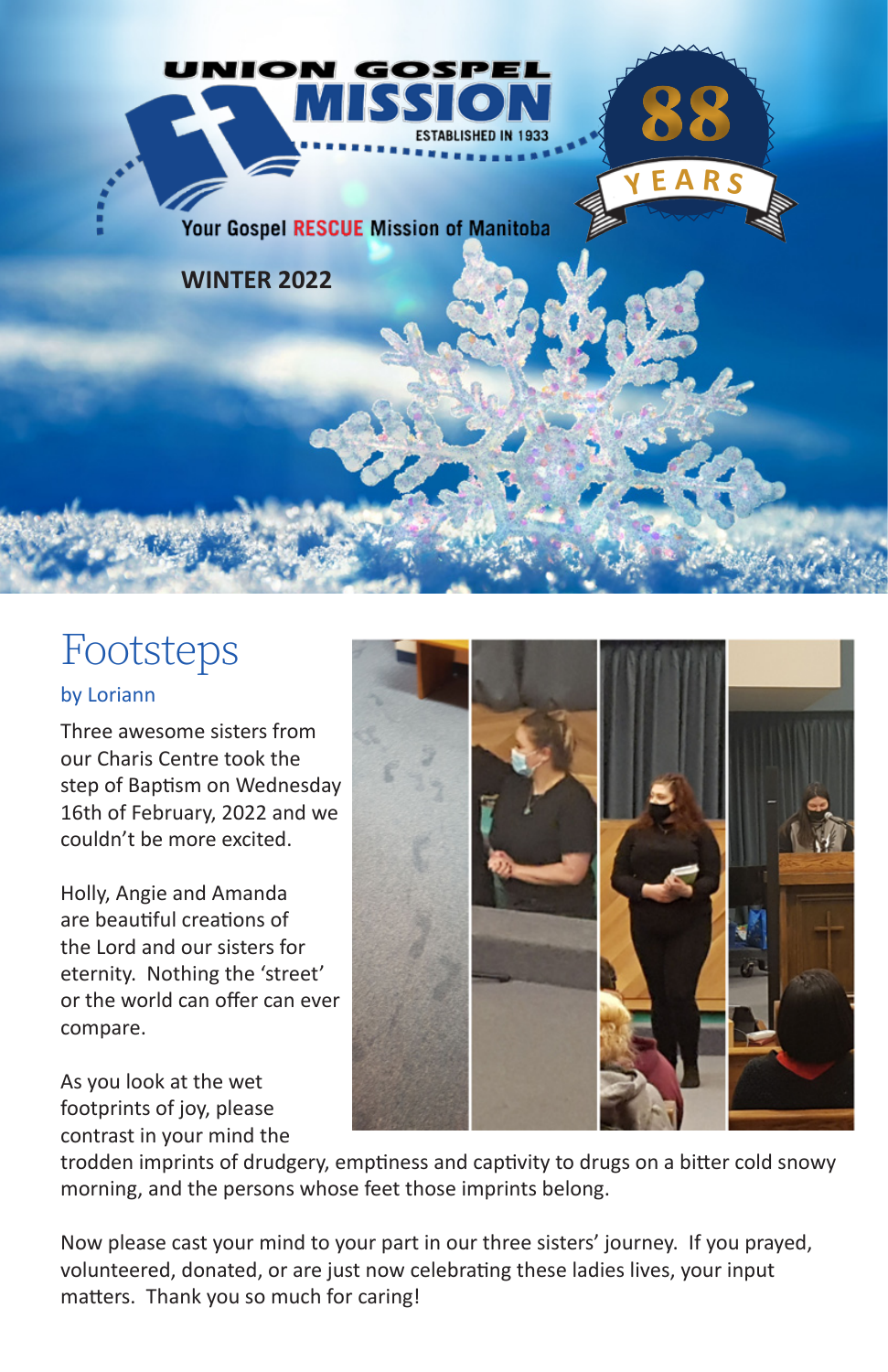

### Street Ministry

February 7th was another inhospitable morning. Shortly before 7am, I stepped over the threshold of 320 Princess to move my vehicle to another location. As I opened the door, I ran into Alphoido, a refugee from West Africa, who was looking for pastries. UGM was able to provide; thanks to all our supporters.

As Alphoido went on his way, trudging through the fresh fallen snow, I noticed how crippled his legs were. I was moved to pray that he would be back at lunchtime. I was touched by the need to see this man healed.

Roll the clock to 11:30am. I went to check if Alphoido had returned. A peek into chaplain Carel's office revealed the answer. Not only had Alphoido returned, but his stockinged feet were in the hands of brother Carel as he prayed for healing. It was a picture of love in action. I will never forget the image and I was able to share with both men how meaningful the scene was.

Please pray for our Muslim friend Alphoido. Whilst brother Carel was praying, Alphoido had commented that he felt a warming in his legs. We know that Jesus heals and we know that Jesus has His eyes on our new friend, even though we had never seen him before. Salvation and healing is our prayer. Please join us!

# Only One

### by Marlene

### Romans 12:11: **"not lagging in diligence, fervent in spirit, serving the Lord"**

................................................

The cold and blizzardy days of January had not contributed to good attendance at the Bible studies we have on Tuesday and Thursday at Family Life Centre.

At one particular Bible study, only one lady showed up. In the past she had not shown much interest in the teaching of the Word; she didn't enter into discussion with the rest of the group, and actually appeared to be sleeping. When the volunteer teacher and I saw that she was our lone attendee we discussed forfeiting the Bible study and just letting her go through the clothing room. However, we decided to sit down together and share a devotional. As we conversed about the Bible passage, she began to share about her spiritual walk. We discovered that she was indeed a believer. She shared that she no longer believed the teachings of the church she was raised in, nor the traditional ways of her community. She attends a Bible believing church and she asked for prayer for her family.

She continues to attend Bible studies and is more attentive and even contributes to the discussion. Appearances are deceiving, people change, and we take every opportunity to build relationships and share the love of Jesus.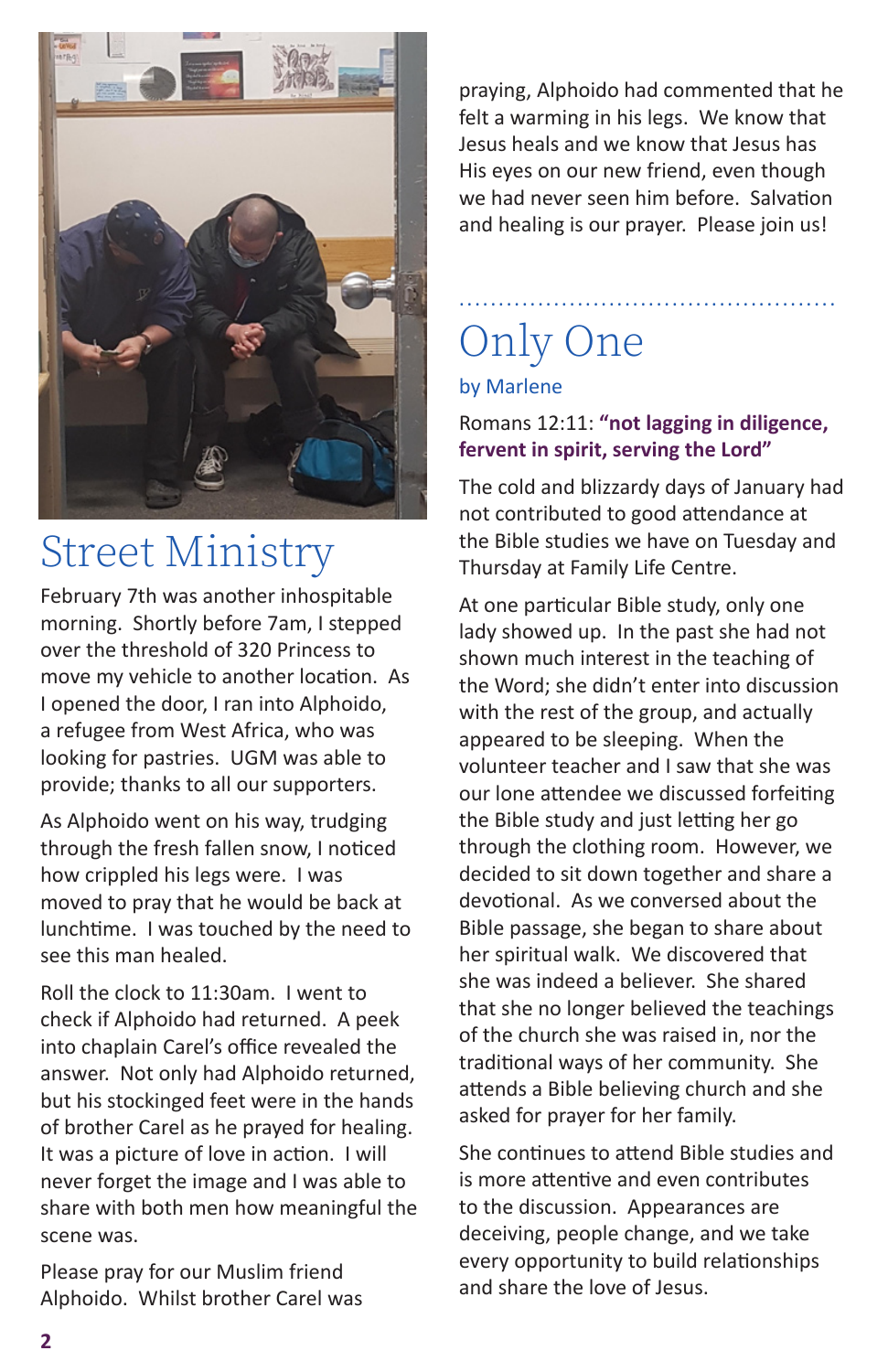### Times to be Forgiven

#### by Ron and Sarah

Forgiveness is a difficult process at any age. The children who come to the Kid's Club at the Family Life Centre are very aware of this. Children can be mean. They say what's on their minds, sometimes without restraint. The natural tendency when a child is enduring another's rudeness is to give it right back. This situation is played out time and again at the Kid's Club. An example of this occurred one afternoon. A girl received some harsh remarks from another child. She reacted in anger and hurled some rude comments back. In talking to the girl, we discovered her belief that was it's okay to retaliate like this when she is verbally attacked.

Since this happens frequently, it was brought up in a Bible lesson. The children have to know how God views all of this; that it isn't right to repay insults with insults. As difficult as it may be, forgiveness must occur. When Peter asked Jesus how often we should forgive others, he may been shocked to hear Jesus tell him to always be forgiving. The children learn life lessons from a corrupt world. It's up to us to adjust their thinking so that they learn life lessons from the Bible instead.

Forgiveness is hard for everyone, adults and children alike. Through Jesus Christ, forgiveness is offered to all of us. Think how utterly horrid it would be if there was no forgiveness from God. It's good to remind the children of this. Because God will forgive us, God expects us to forgive each other. This is not an easy thing for any of us, but the Holy Spirit will guide us through this when we ask. We all need help.

### Advancing and Growing M E N ' S P R O G R A M

#### by Mark Kelm

Raymon came to the Mission a few months ago to join the men's recovery program. Raymon has a gentle demeanor and struggles with anxiety issues as well as an addiction to drugs and alcohol. He heard about UGM's Biblical approach to recovery and finding freedom from addictions through the power of the Lord Jesus Christ. He wanted that freedom and he wanted freedom from his anxiety issues.

Once Raymon had been in the program for a few weeks, he started to let Christ into his life and let Him begin the healing process in Raymon's soul that was needed for him to be at peace. Eventually, Raymon began to trust the chaplains, and most importantly, he began to trust

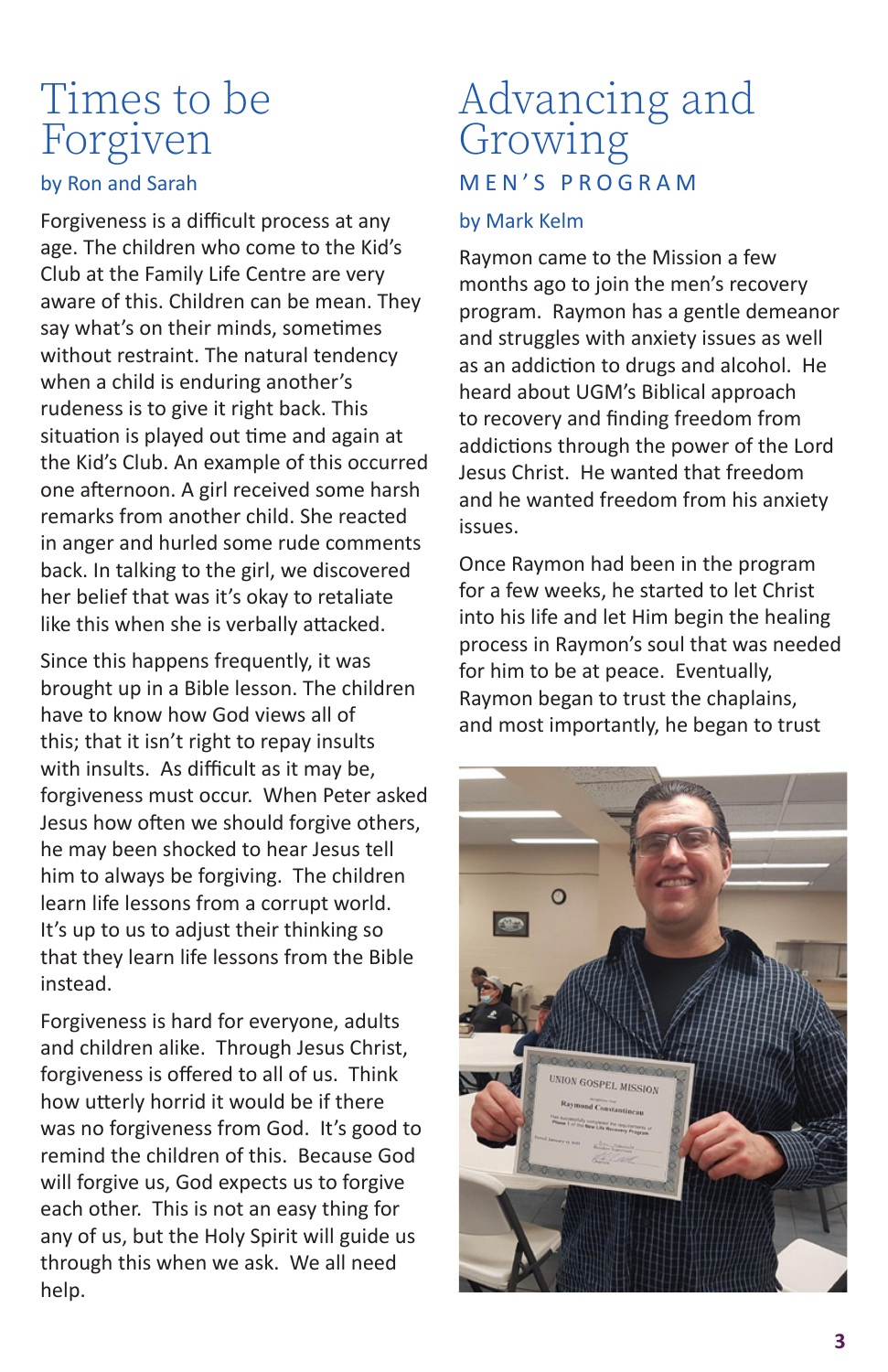Jesus with his cares. Raymon found 1 Peter 5:6-7 to be very helpful for him. He believes the Lord used this passage to help him find peace in Christ and a way to overcome his anxieties. In 1 Peter 5:6-7, the apostle Peter wrote, "Therefore humble yourselves under the mighty hand of God, that He may exalt you in due time, casting all your care upon Him, for He cares for you."

Raymon is growing in his relationship with Christ now and he is finding that he does not need to go to alcohol and drugs to overcome his anxieties. More and more the Lord is releasing him from the control anxiety had over his life and making 1 Peter 5:6-7 a reality for him. Praise God for his ability to overcome whatever challenge we face for His glory!

# Adopt-A-Student

#### by Gilbert Plante

From time to time I receive a phone call from the Pritchard Campus about a student that is having a tough day and has become too difficult to handle. I have the privilege of going into the classroom or where the student may be, to try and defuse the situation, and bring order back to class.

One particular day, I received a call and the teacher was crying asking me to please come over. As always, I immediately consulted the Lord looking for His guidance. All I heard in my inner Spirit was "talk to the boy." As I entered the third classroom that is used as a lunch and multipurpose room, I noticed that tables and chairs had been overturned. Without engaging the student that was

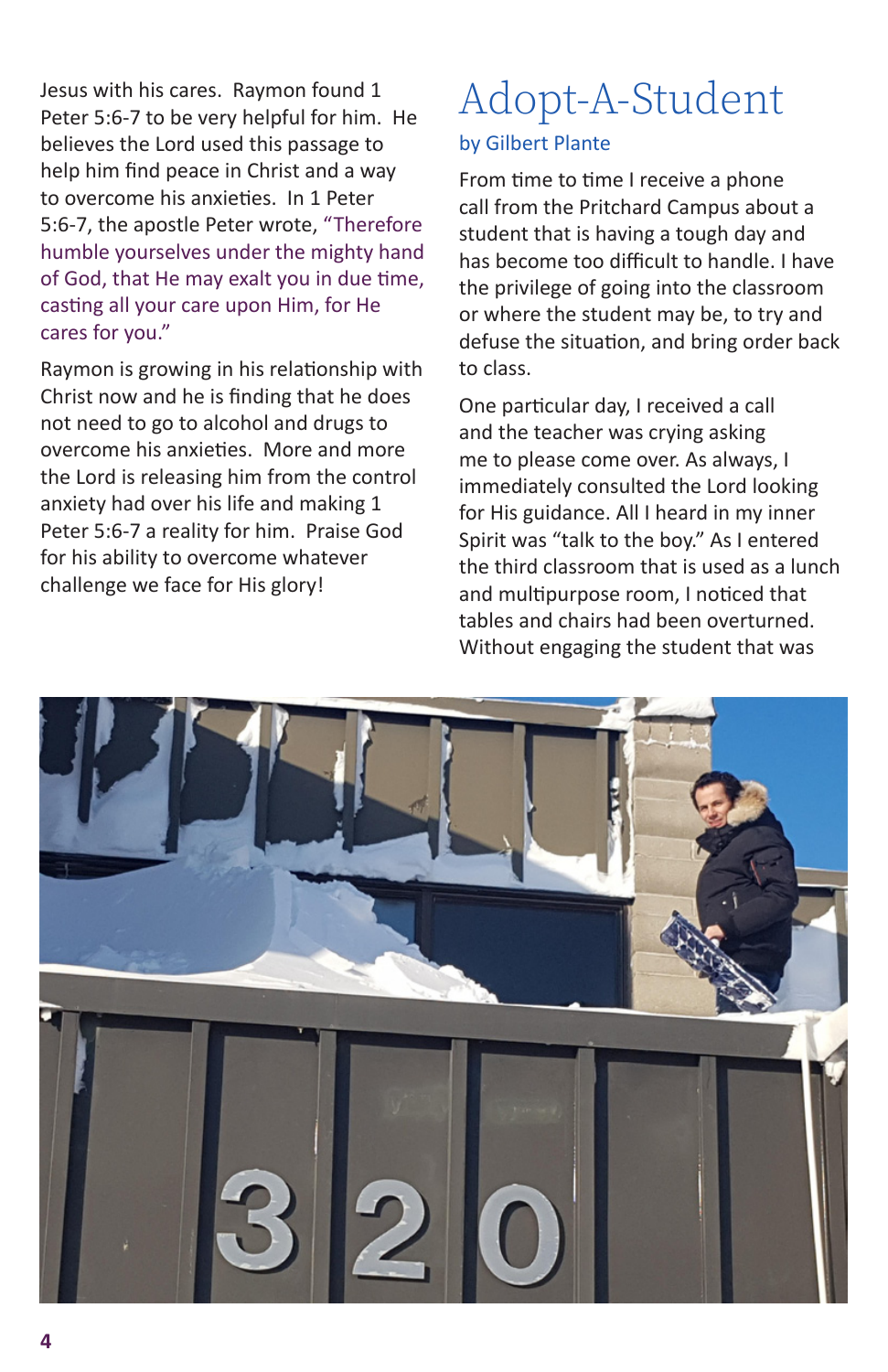sitting in a chair with his fists clinched, I sat down in a chair opposite of him and pulled out my phone and opened my Bible App. I read Philippians 4:6 that reads… Be anxious for nothing, but in everything by prayer and supplication, with thanksgiving, let your requests be made known to God. (NKJV) and then I thanked the Lord out loud.

With my arms crossed and hand on my chin I ask the student "do you build snow forts?" I told him that when I was his age, I would love to be outside in the winter and build forts in the snow. I again asked "do you like building snow forts?" His demeanour instantly changed, and he proceeded to tell me how his brothers and dad are currently make an igloo in their backyard. He went into great detail about the grand effort that was happening in the Point Douglas area. I began to get excited as well, I mean building an igloo, how cool is that. I thanked him for sharing the blueprints on igloo building and also asked if he needed help to set back up the tables and chairs. He sheepishly said no and asked if he may return to class afterwards. I gave him a high-five and told him I was just there to inquire about snow forts. Upon exiting the building I looked to the heavens and said "thank you Jesus, You are my Rock, and the horn of my salvation."

Proverbs 15:1 A soft answer turns away wrath, But a harsh word stirs up anger. (NKJV)

.

## Love and Healing

#### by Jo-Anne

"I don't even know what it means to be loved", the young woman said to me as I shared with her the story of the Prodigal Son. This young woman came in when everyone else had left. She was wearing a hoodie with the hood up and tied tight around her face. Even still, I could see that her face was full of tattoos. As tough as she physically looked, to me she seemed like a child, very meek and very broken. Her words pierced my heart.

The Prodigal Son is one of the stories I often feel led to share at the women's detox where I attend to minister one day every week. The emphasis is always on the Father's love. I also share the story of the bleeding woman; "And suddenly, a woman who had a flow of blood for twelve years came from behind and touched the hem of His garment. For she said to herself, 'If only I may touch His garment, I shall be made well'." Matthew  $9.20 - 21$ 

My prayer is the same every time I leave detox: "Lord, may these women even only touch the hem of Your love". For I know that experiencing just the hem of His love will begin them on their journey to healing, freeing them from their suffering. Please pray with me for the men and women who struggle with addictions. Whether it was rebellion or life's circumstances that drove them into addictions, God can heal them. May they experience and accept the love of their Heavenly Father. May they seek to be near Him and touch Him. May they hear Him say, "Daughter/Son, your faith has made you well. Go in peace, and be healed of your affliction." Mark 5:34.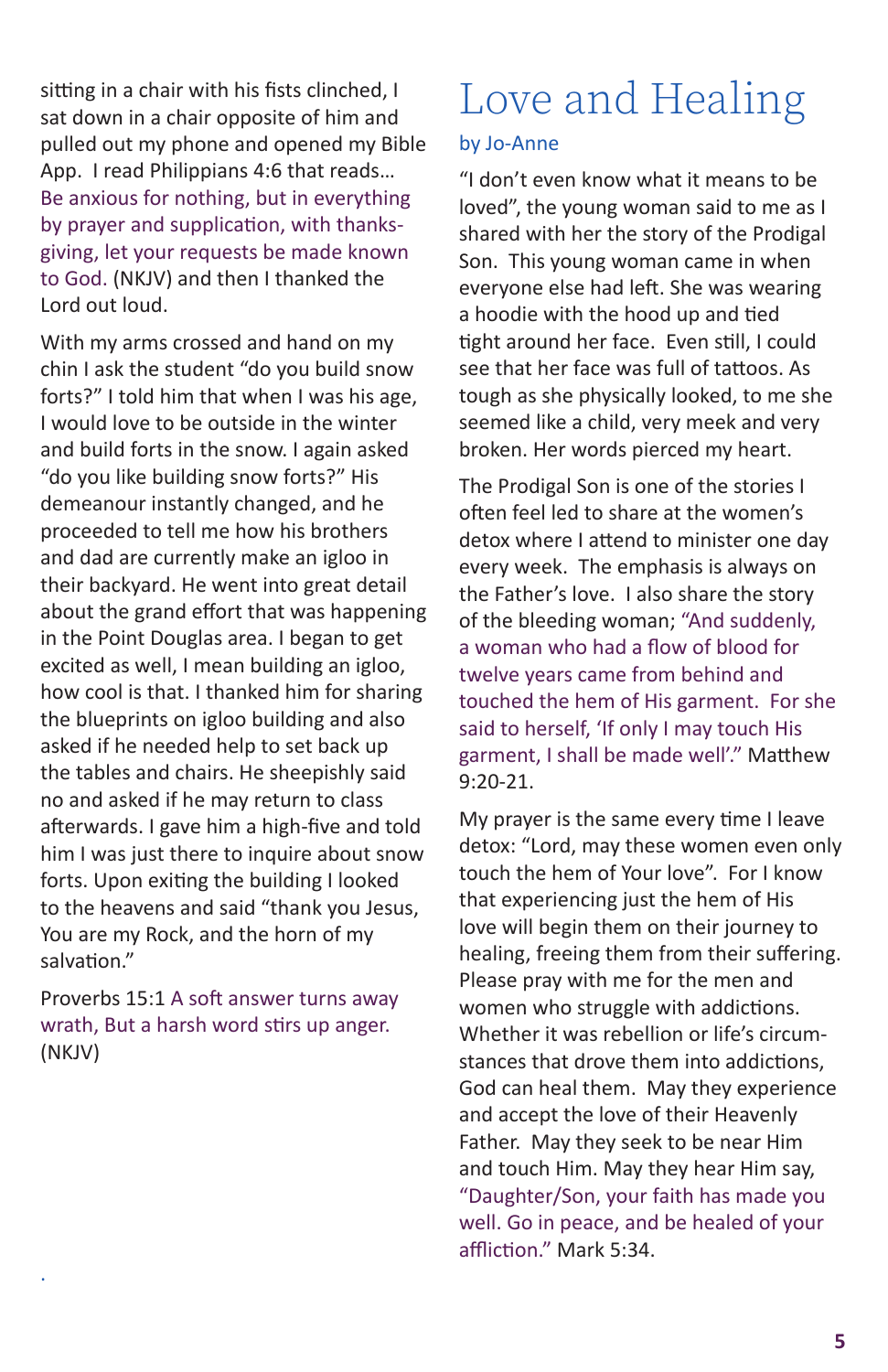### Our Students Receive from God A D U L T E D U C A T LO N

#### by Nelson Gonzalez

Mark 11:24 "Therefore I say unto you, What things soever ye desire, when ye pray, believe that ye receive them and ye shall have them"

This report provides the testimony of one of our students who believes that when she prays, she literally talks with God and can empty her soul to reach Him in her times of need. This is the case of Kate (not her real name), who one night out of her deep desperation to find her way back to normalcy, said a prayer to Him, which she says was the closest of heart to heart conversations. She told Him everything, especially how hopeless she felt at that moment and asked Him to give her the strength to enroll back to school. She wanted the best for her life and her baby, whom she does not have at this moment with her.

The next day, she felt relieved from all her burdens and chains that kept her tied to a cycle of addiction. She came to school and registered. She has stayed ever since; now she cries with joy for that strength that God gives her every day.

She is hopeful that over time, her baby will be given back to her and she and her baby can be a family. Kate expressed that it is very hard to grow up lonely. She is only 19 and many people deserted her in the difficult times and challenges in her life. She prays every day and continues to believe in the Lord Jesus.

Please pray for our students; we need your prayers every single day. May the Lord bless you!

## Faith and Services

### by Frank

"What does it profit, my brethren, if someone says he has faith but does not have works? Can faith save him? If a brother or sister is naked and destitute of daily food, and one of you says to them, Depart in peace, be warmed and filled, but you do not give them the things which are needed for the body, what does it profit? Thus also faith by itself, if it does not have works, is dead." (James 2:14-17)

At Union Gospel Mission we share the gospel with the people that we serve. We also provide people with assistance in terms of their basic human needs including food, shelter and clothing.

On occasion, I have the privilege of serving people that come to our doors on Princess Street. It breaks my heart to see men and women not having appropriate clothing to cope with the harsh climate that we live in and the forlorn look these dear people have on their faces. I provide them with a snack or some bread, along with a gospel tract, and invite them to come back for lunch, supper and our Drop-In program.

There are many people who are lost and desperately need to have a relationship with Jesus. Please pray along with me that through the Holy Spirit many would invite Jesus into their hearts.

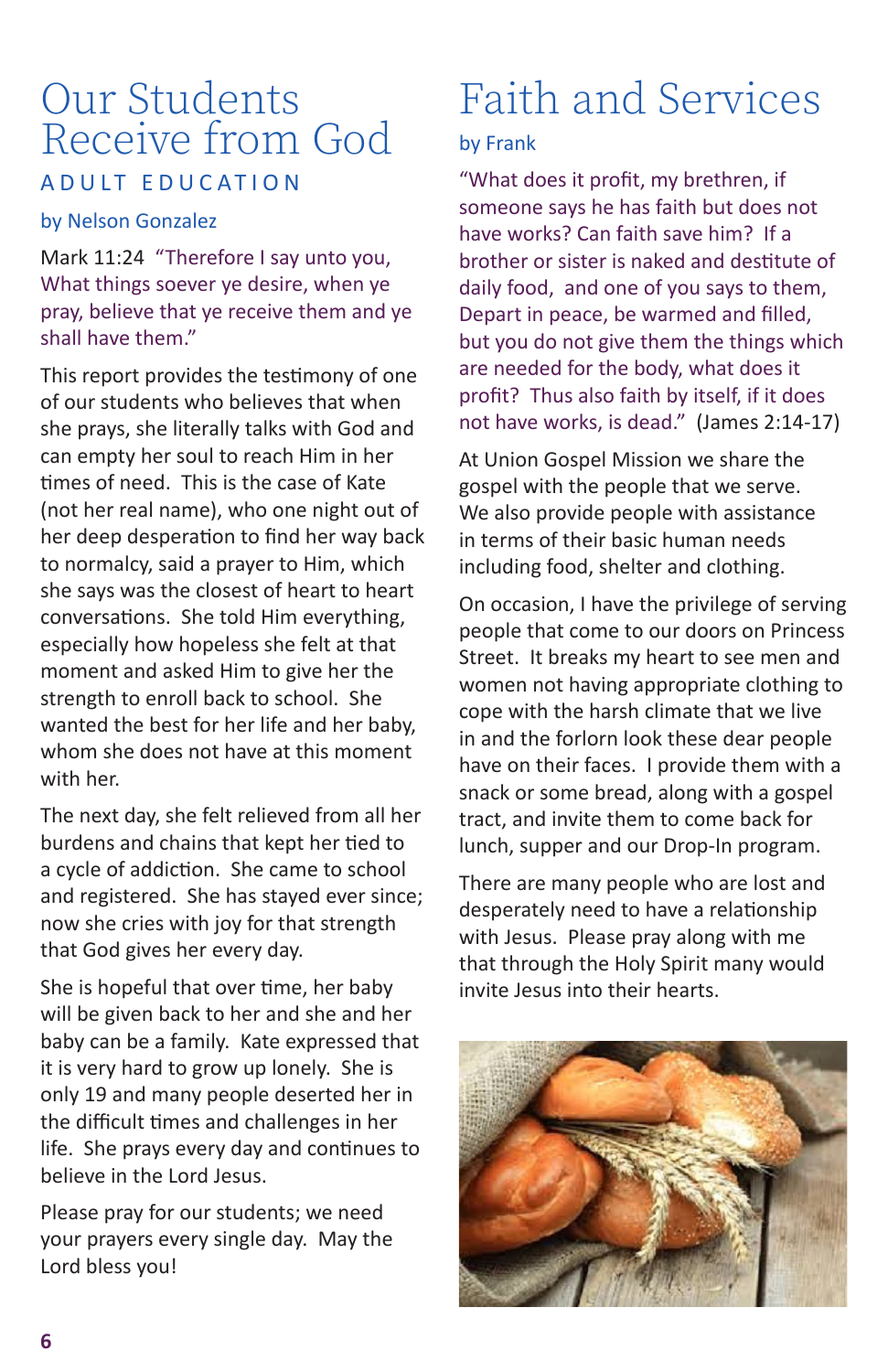### Volunteer Recognition

### by Martin and Daniel

Two missionaries, independent of one another, felt led to share the following two narratives. This is no coincidence. In each we hope the reader will find encouragement and delight in the fact that both stories of faithful servant/s are undergirded by the desire to truly serve our Lord. We are blessed indeed.

### PART ONF

As I write describing an exceptional person, a loyal selfless volunteer, a beacon of light and hope, I am overcome with a wave of responsibility to convey in truth and revelation just how blessed we are to know Eleanor and what she means to this Mission and community that she interacts with.

For five years, Eleanor has volunteered at Union Gospel Mission. First one day a week, then two, then three and now for the last several months, five days a week.

Her routine and commitment are to be admired. Living outside the city on a hobby farm, this lady makes a daily round trip of close to 80 Killometers. That's a lot of gas and wear and tear on the vehicle, to say nothing of the driving component, especially in some of Manitoba's unfriendly climates.

He is up at 4:45 a.m. reading scripture, prayer and a cup of tea with her husband Walter. This is followed by milking the cow and feeding the livestock on the hobby farm. At 7:45 a.m. Eleanor is on her way to this tough area of town at 320 Princess Street. Here, she works in our receiving dock, organizes food donations and deals with kitchen needs. Eleanor sorts that which goes to a freezer, to the fridge and to emergency needs. On Fridays, she delights in handing supplies to those that Winnipeg Harvest have blessed by sending them here for food, a smile and a kind word.

Eleanor has a life story that would bring tears to the listener. A woman of great faith. A woman who even in the midst of cancer treatment served faithfully. Even with little physical strength, this lady served, not missing any days, simply leaning on Jesus and loving on people.

Eleanor counts herself blessed of all people and desires to give back and that she does!! "I have been through troubled waters but rather than drowning me, Christ cleansed me'!